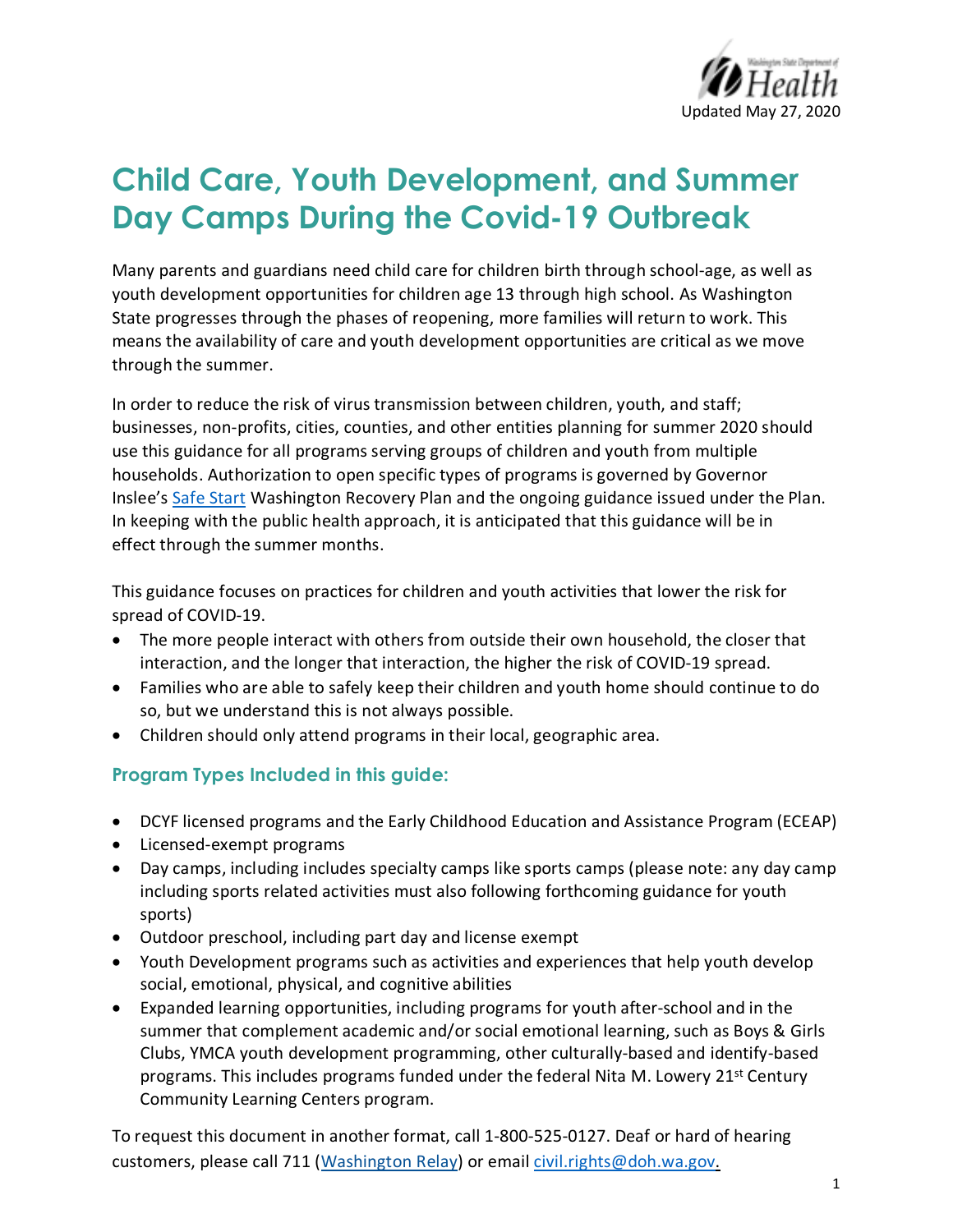

- Extended academic learning such as formal mentoring programs, tutoring-only programming, college prep
- Child care, youth development and summer day camps held in K-12 facilities

#### Not included in this guide:

- Overnight Camps
- Youth sports and athletics (example: leagues, recreation teams, clubs)
- Activities included as part of K-12 basic education or special education programs

#### **Contents**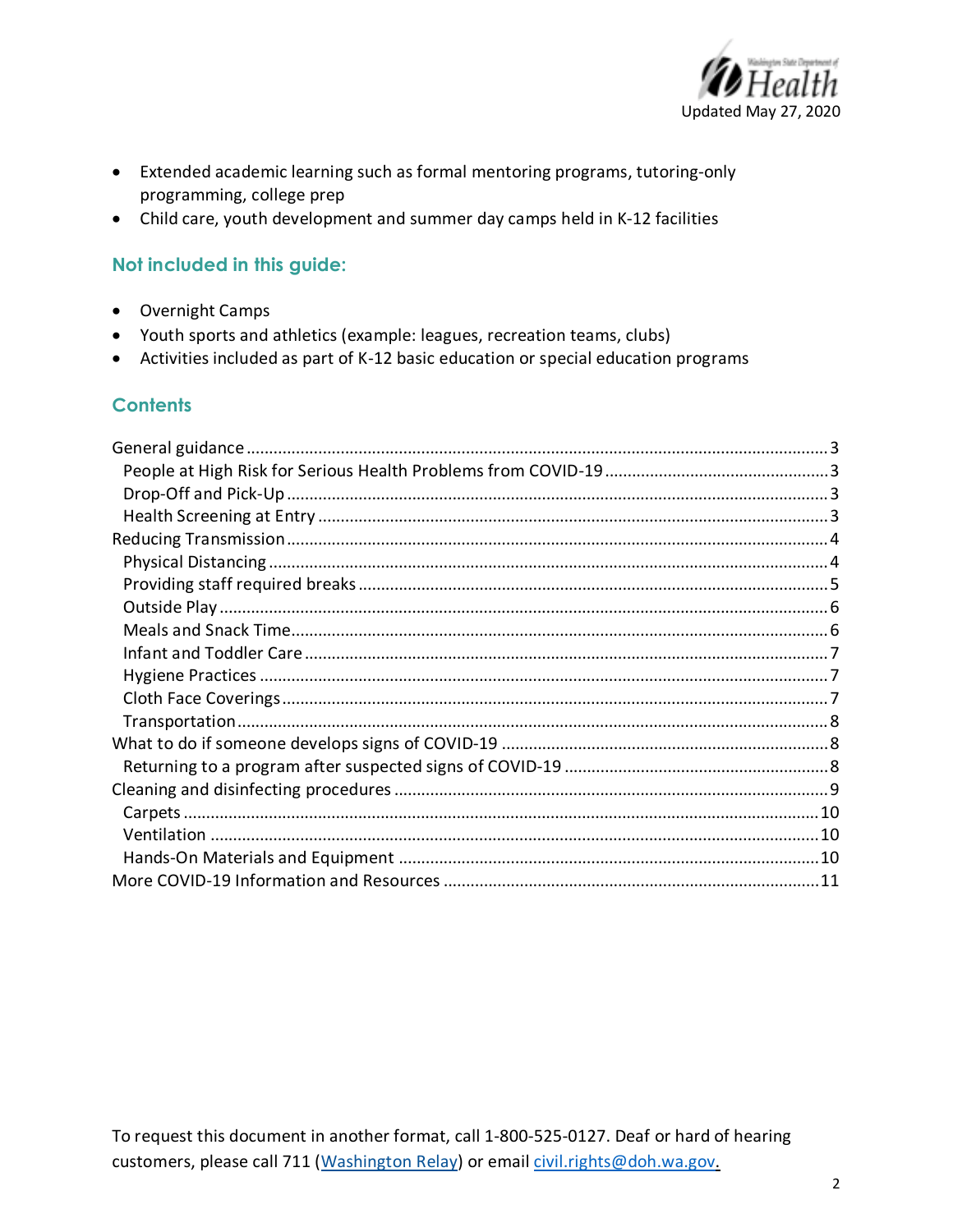

## General guidance

Do not allow children, youth, staff, vendors, parents/guardians, or guests on-site if they:

- are showing symptoms of COVID-19.
- have been in close contact\* with someone who has confirmed or suspected COVID-19 in the last 14 days.

\*Health care providers and EMS workers who wore proper personal protective equipment

(PPE) are OK.

Ensure staff are trained in health and safety protocols for your site, including how to screen for symptoms, maintain physical distance, and what to do if someone develops signs of COVID-19.

Communicate regularly with families and staff, and emphasize the importance of staying home when sick, physical distancing, hand hygiene, as well as the use of cloth face coverings when appropriate.

Monitor child and employee attendance and absences, have flexible leave policies and practices, and have access to trained substitutes to support employee absences.

#### **People at High Risk for Serious Health Problems from COVID-19**

Those at high risk\* for health problems from COVID-19 should consult with their health care provider when considering whether to provide or participate in child care, youth development opportunities, or summer day camps.

#### **Drop-Off and Pick-Up**

- Develop a system for drop off and pick up that keeps families physically distant from each other and reduces the need for families to enter the program space. This may include staggering drop off and pick up times for various groups, one-way traffic flows, greeting children and youth at their vehicle, or placing distancing markers on walkways.
- Wash hands or use hand gel before and after signing in and out. If you can, place hand gel near sign-in station. Hand gel should be at least 60% alcohol, fragrance-free whenever possible, and kept out of the reach of children.
- Parents should use their own pen when signing in. If check-in is electronic, provide alcohol wipes with 70% alcohol to clean screens or keyboards often.
- Monitor child and employee attendance and absences, have flexible leave policies and practices, and have access to trained substitutes to support employee absences.
- Suggest families have the same adult drop off and pick up the child each day and avoid carpooling when possible.

#### **Health Screening at Entry**

Check for signs of being sick for all staff, children, and youth at entry each day. Ask the parent or guardian to take the child's temperature at home, or on site in front of you, at least 6 feet away. At drop-off and pick-up times with the child's family, keep at least a 6-foot distance.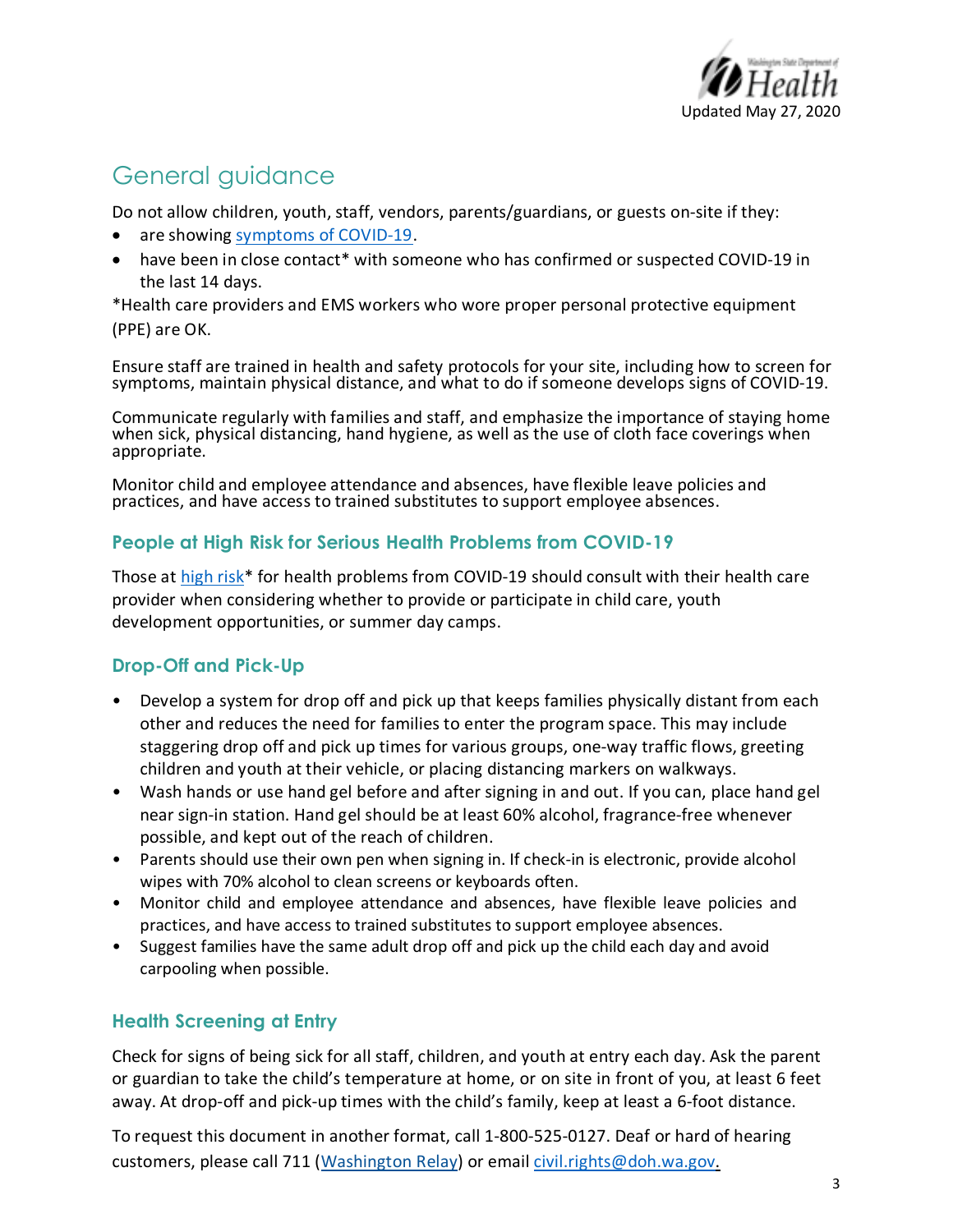

For more information or options for temperature checking, see the CDC guidance.

Staff, children, or youth sick with any illness must stay home. Ask the parents or guardians the following questions:

- Does your child/youth have any of the following symptoms [on the first day for a new program or for a new child/youth, please ask about symptoms in the past 3 days (72 hours)]:
	- o A cough
	- o Shortness of breath or difficulty breathing
	- o A fever of 100.4°F or higher or a sense of having a fever
	- o A sore throat
	- o Chills
	- o New loss of taste or smell
	- o Muscle or body aches
	- o Nausea/vomiting/diarrhea
	- o Congestion/running nose not related to seasonal allergies
	- <sup>o</sup> Unusual fatigue
- Does anyone in your household have any of the above symptoms?
- Has your child/youth been in close contact with anyone with suspected or confirmed COVID-19?
- Has your child/youth had any medication to reduce a fever before coming to care?

Do not care for the child or youth if the answer to any of the above questions is "yes." Refer to "Returning to a site after suspected COVID-19 symptoms" below.

If the answer to all of the above questions is "no", check the child for signs of being sick, such as flushed cheeks, tiredness, and in the case of infants and toddlers, extreme fussiness. Keep a distance of at least 6 feet of space or have a physical barrier between you and the child or youth during assessment.

### Reducing Transmission

#### **Physical Distancing**

Keep children and youth in small groups with dedicated staff. Group sizes should total no more than 10 people. This includes all children, youth, and adults. For example, one adult and nine children or youth or two adults and eight children or youth. Keep each group together throughout the day. Do not combine groups, including at opening and closing, and keep staffing the same within each group every day. If you can, keep the same groups from day to day to reduce the number of children, youth and staff from multiple households who are interacting. See section below on providing staff required breaks for more information.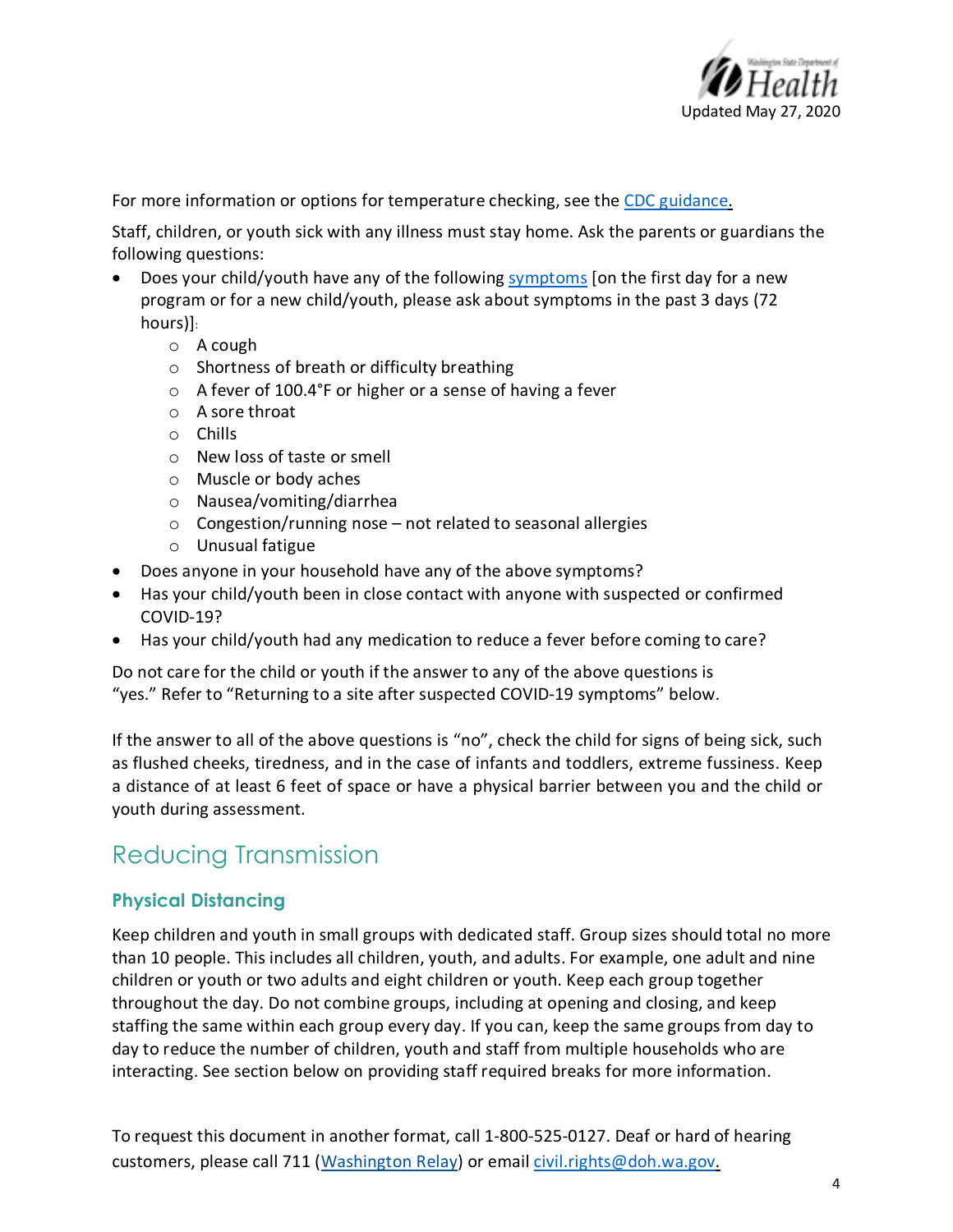

To allow physical distancing between people in the small groups, limit each room or space to 10 people total. You can divide large spaces (like full-size gyms or cafeterias) into separate program areas by creating a barrier with equipment such as cones, chairs, or tables to maintain 6 feet between groups.

Practice physical distancing (6 feet) within each group as much as possible. Create space between children and youth and reduce the amount of time children and youth are close with each other. Your ability to do this will depend on ages; it will be more possible with school age children and will be challenging with toddlers and preschoolers.

Practical tips to maintain physical distancing:

- Limit the number of children and youth in each program space.
- Increase the distance between children and youth during table work and meals.
- Plan activities that do not need close physical contact. Any/all sports-related activities must follow forthcoming guidance on youth sports. Until this guidance is released, such activities must be low risk, no contact, and focus on individual skill building versus competition.
- Children and youth should have their own set of items to limit sharing of supplies, equipment, etc.
- Remove any items that cannot easily be cleaned and disinfected, including sand or water tables, stuffed animals, and play dough.
- Maintain 6 feet of distance and reduce time standing in lines.
- Increase space between cribs and nap mats to 6 feet if you can. Sleeping head to toe can help increase distance between heads for napping children.
- Increase fresh air as much as possible through the ventilation system and/or opening windows where safe.
- Go outside more.
- Do not bring separate groups together for activities or other reasons.

#### **Providing staff required breaks**

It is very important that small groups be kept consistent. This means that the staff and children and youth in each group should remain the same from day to day to prevent transmission of the virus. It is best if the staff to child ratio allows for one staff member to take a break without having to bring another individual into the small group space. For example, in a toddler room with 7 children and 2 staff, one staff could take a break and the group would remain in ratio.

If that is not possible due to staff shortages or for financial reasons, and a float person is brought into the room, these practices should be followed:

• Any adult who is not a normal part of the group must wash hands immediately upon entering and upon leaving the space.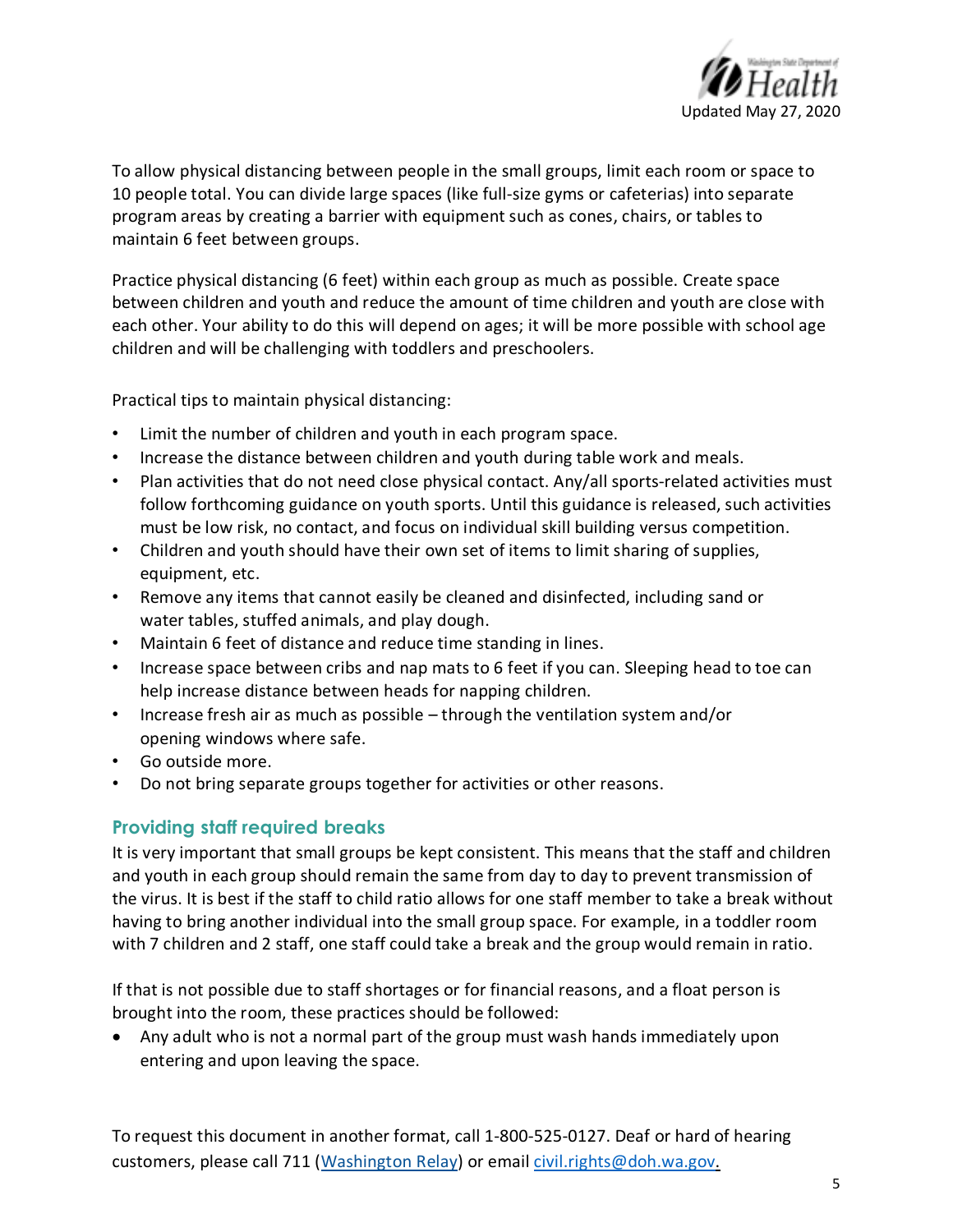

- Any person providing breaks who is not a normal part of the group must wear a cloth face covering at all times when they are in the group space.
- Consider timing when bringing in adults who are not normally part of a group to minimize close interactions with children. For example, give staff their lunch break during children's nap time so the float staff can remain 6 feet away from the children while they rest; or give 10 minute breaks when the children have just started a new, engaging activity that does not require much adult interaction; or give breaks when the group is having outside time where the risk of transmission is lower.

Staff who are taking breaks should keep a physical distance of at least 6 feet from other staff.

#### **Outside Play**

Offer outdoor play in staggered shifts. If two or more groups are outside at the same time, they should have at least 6 feet of open space between them. Use cones, flags, tape, or other signs to create boundaries between groups. If you can, have equipment such as balls and jump ropes for each group. Always wash hands right after outdoor play time. Do not use play structures such as climbers.

Topical sunscreen can be applied when provided by the parent or guardian without a prescription or note from a licensed health care professional if the product is regulated for over the counter use. Be familiar with the specific guidance in place for your program. Licensed providers must have annual authorization from the parent or guardian to administer sunscreen. More information for licensed providers can be found in WAC 100-300-0215(3)(iv) Topical sunscreen guidelines for other programs can be found in RCW 28A.210.280. Youth and older children can self-apply sunscreen with proper supervision. Staff applying sunscreen must wear gloves.

#### **Meals and Snack Time**

Provide meals and snacks in the program space and prevent large group gatherings. If you provide meals or snacks in a large lunchroom or dining hall, stagger meal times. Space children and youth as far apart as you can at the table and make sure tables are at least 6 feet apart. Consider having children and youth take their meals outside. Clean and sanitize tables before and after each group eats, and consider the use of disposable plates and meal supplies if items can't be properly washed, rinsed, and sanitized. Eliminate family style and buffet meals, serve children and youth their snacks and meals, and ensure children and youth are not sharing food with each other. Use a washable plastic table cloth for wooden tables. The provider (not children or youth) should handle utensils and serve food to reduce spread of germs. Food should be individually plated for each child.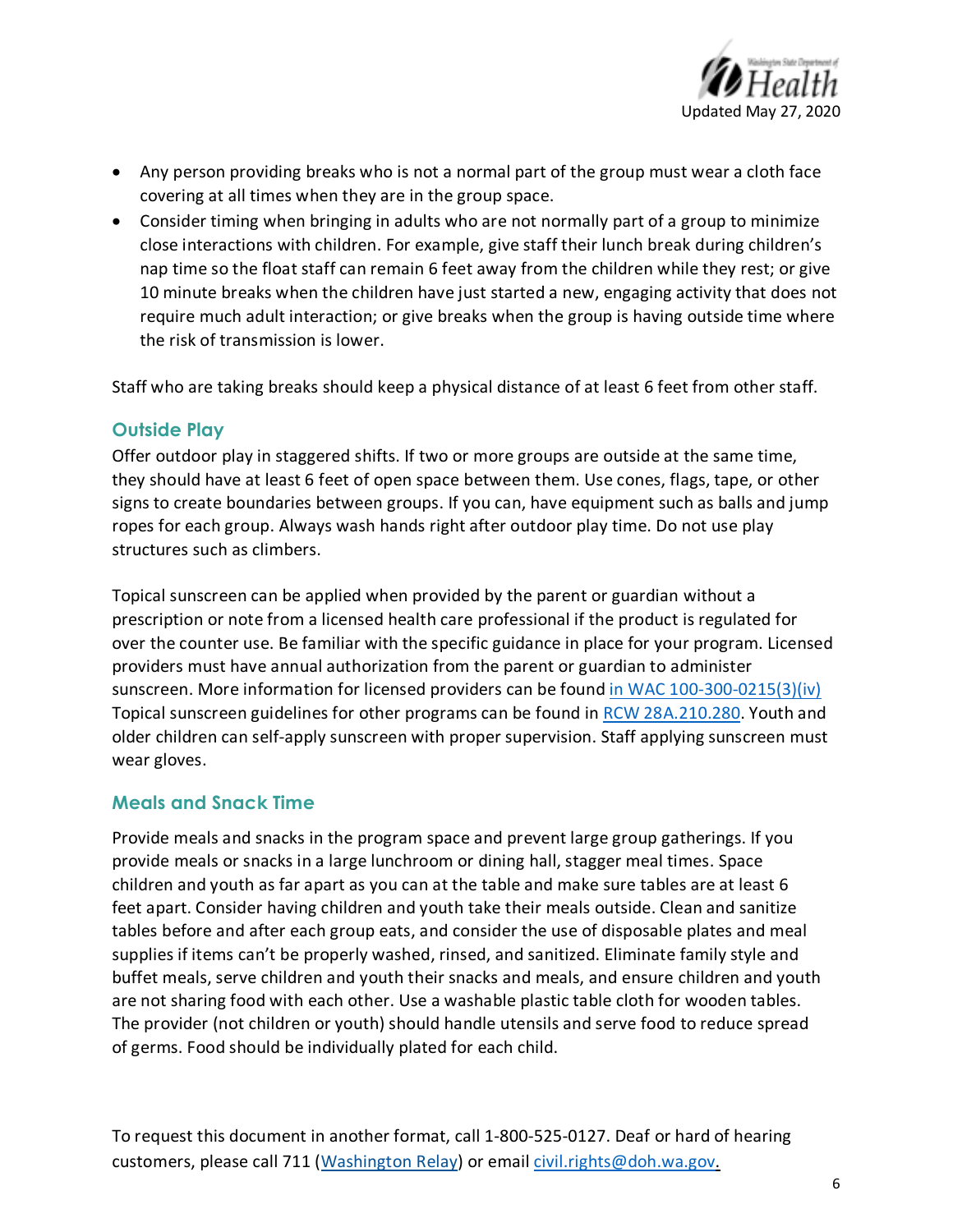

#### **Infant and Toddler Care**

Infants and toddlers need to be held. To protect themselves, child care providers who care for infants and toddlers should wear a long-sleeved, button down, oversized shirt over their clothing and wear long hair up or tied back. Change outer clothing if body fluids from the child get on it. Change the child's clothing if body fluids get on it. Place the soiled clothing in a plastic bag until it is washed. Wrap infants in a thin blanket when you hold them. Child care providers should wash their hands and anywhere else the child touched them (such as their neck or arm) after holding a child.

#### **Hygiene Practices**

- Wash hands often with soap and water for at least 20 seconds under running water. Children, youth, and adults should wash hands when they arrive and enter the program space, before meals or snacks, after outside time, after going to the bathroom, after diapering or helping children with toileting, after nose blowing or sneezing, and before leaving to go home. Help young children to make sure they are doing it right.
- All programs, including outdoor programs, should be in areas that have adequate handwashing facilities on site. If a program must operate where there are not sufficient facilities, temporary handwashing stations with running water must be set up.
- When soap and water are not readily available, use an alcohol-based hand gel with at least 60% alcohol and preferably fragrance-free. Alcohol-based hand gel is not a substitute for handwashing when hands are dirty, after diapering or toileting, or before eating. Wash hands with soap and water as soon as possible. Per child care rules, alcohol-based hand gels are not allowed for children under age 2.
- Children, youth, families, and staff should not touch their eyes, nose, and mouth with unwashed hands.
- Cover coughs or sneezes with a tissue, then throw the tissue in the trash. Clean hands with soap and water or hand gel.

#### **Cloth Face Coverings**

Wearing homemade cloth face coverings may help prevent the spread of COVID-19 and is encouraged for staff and older children. Your local health jurisdiction may have requirements for their use in certain settings. It is up to the program provider to establish rules for their use. See the Washington State Department of Health Guidance on Cloth Face Coverings and CDC Recommendation Regarding the Use of Cloth Face Coverings for more information.

- Cloth face coverings should not be worn by children younger than age 2 years, anyone who has trouble breathing, or any person who is unable to remove the face covering without assistance.
- Even if cloth face coverings are worn, it is important to continue to practice proper physical distancing.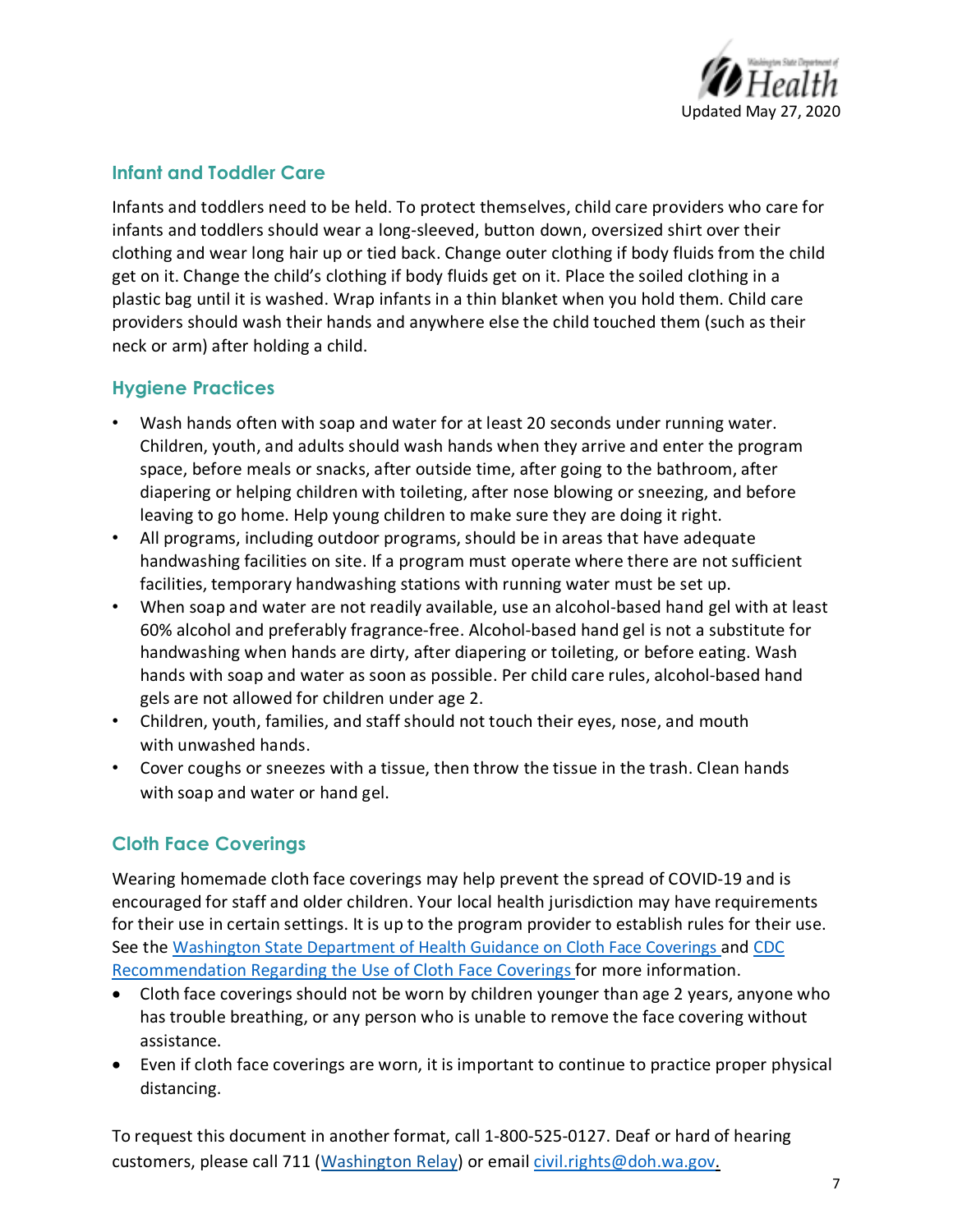

#### **Transportation**

Avoid transporting children or youth to the degree possible at this time. If you must provide transportation, create space between riders. For example, one rider per seat in every other row. Transportation that mixes the small groups of children should be avoided. Keep windows open to help reduce the spread of the virus. Cloth face coverings should be worn by all. Clean buses with a third party certified, fragrance-free green cleaner and microfiber cloths. Clean and disinfect handrails. Keep windows open to prevent buildup of chemicals that cause eye and respiratory problems.

Per, CDC guidance, avoid activities and events such as field trips and special performances.

### What to do if someone develops signs of COVID-19

To prepare for the potential of program attendees or staff showing symptoms while at the program, programs should have a response and communication plan in place that includes communication with staff, families, and their local health jurisdiction.

If a child, youth or staff member develops signs of COVID-19 (see list under health screenings on page 3), separate the person away from others, with supervision at a distance of 6 feet, until the sick person can leave. While waiting to leave the program, the individual with symptoms should wear a cloth face covering or mask if tolerated. Air out and then clean and disinfect the areas the person was in after they leave.

The person with symptoms should follow DOH guidance for what to do if you have symptoms for COVID-19 and have not been around anyone who has been diagnosed with COVID-19. Ask the employee or child's parent or caregiver to inform the program right away if the person is diagnosed with COVID-19.

If a child, youth or staff member tests positive for COVID-19, all members of the infected person's group in the program is a close contact and should self-quarantine for 14 days. Refer to "What to do if you were potentially exposed to someone with confirmed coronavirus disease (COVID-19)?".

#### **Returning to a program after suspected signs of COVID-19**

A staff member, child, or youth who had signs of suspected or confirmed COVID-19 can return to the program when:

• At least 3 days (72 hours) have passed since recovery – defined as no fever without the use of medications and improvement in respiratory signs like cough and shortness of breath;

**AND** 

At least 10 days have passed since signs first showed up.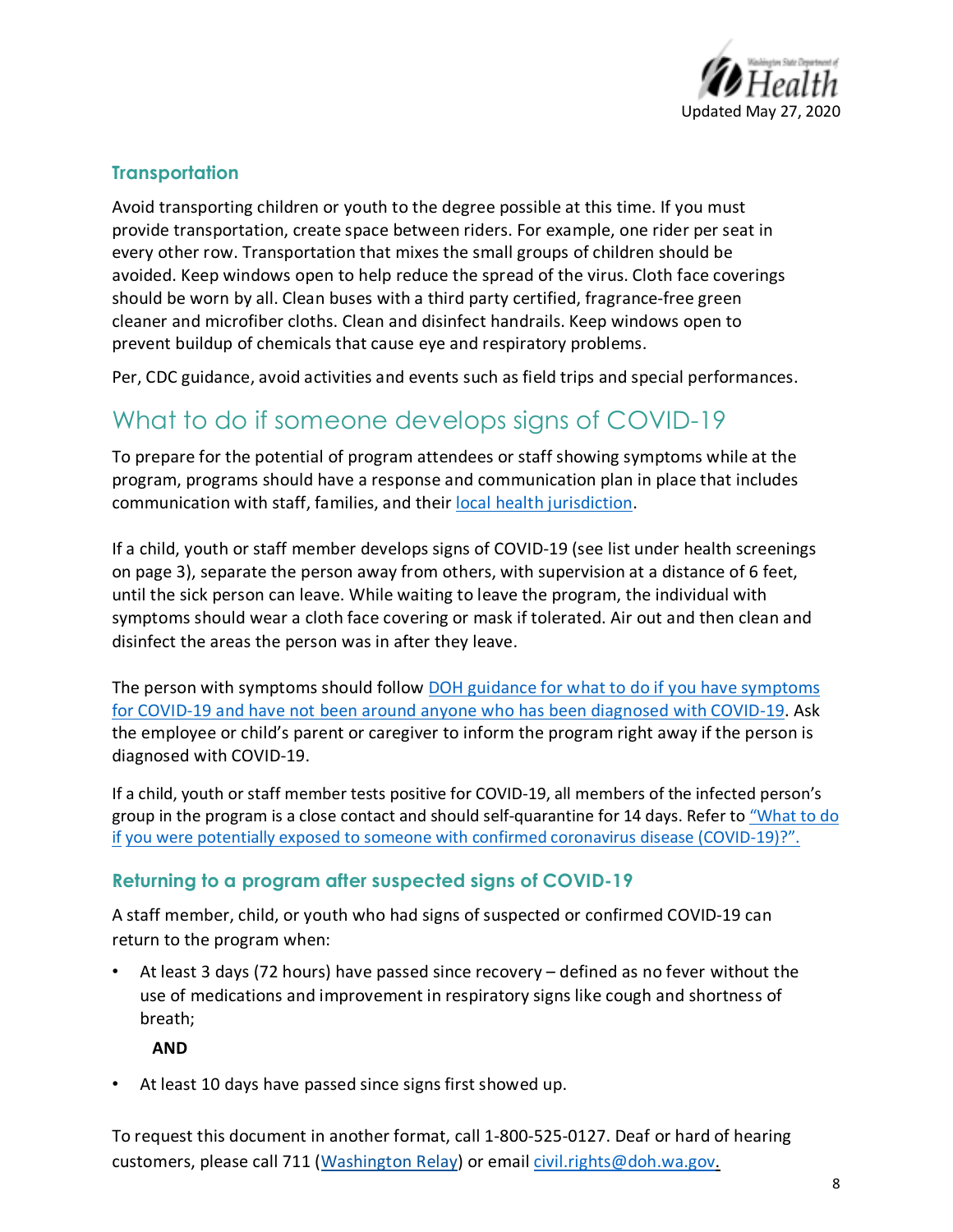

If a person believes they have had close contact to someone with COVID-19, but they are not sick, they should watch their health for signs of fever, cough, shortness of breath, and other COVID-19 symptoms during the 14 days after the last day they were in close contact with the sick person with COVID-19. They should not go to work, child care, school, or public places for 14 days.

# Cleaning and disinfecting procedures

Clean, sanitize, and disinfect throughout the day. Follow licensing guidance, but increase how often you clean.

- *Cleaning* removes germs, dirt, food, body fluids, and other material. Cleaning increases the benefit of sanitizing or disinfecting.
- *Sanitizing* reduces germs on surfaces to levels that are safe.
- *Disinfecting* kills germs on surfaces of a clean object.
- The U.S. Environmental Protection Agency (EPA) regulates sanitizer and disinfectant chemicals. If you sanitize or disinfect without cleaning first, it will reduce how well these chemicals work and may leave more germs on the surface.

Current guidance for cleaning and disinfection for COVID-19 from the CDC states that disinfectants should be registered by the EPA for use against the novel coronavirus. See List N: Disinfectants for Use Against SARS-CoV-2. Disinfectants based on hydrogen peroxide or alcohol are safer. The University of Washington has a handout with options for safer cleaning and disinfecting products that work well against COVID-19.

If you use a bleach and water mixture for disinfection, mix it at a concentration of 4 teaspoons of 6% bleach per quart of cool water or 5 tablespoons 6% bleach (1/3 cup) per gallon of cool water (1000 ppm). Thoroughly clean surfaces with soap and water and remove the soap with water before applying the bleach solution. Keep the surface wet for at least one minute.

Always follow the disinfectant instructions on the label:

- Use disinfectants in a ventilated space. *Heavy use of disinfectant products should be done when children and youth are not present and the indoor area can air out before the program continues.*
- Use the proper concentration of disinfectant.
- Keep the disinfectant on the surface for the required wet contact time.
- Follow the product label warnings and instructions for PPE such as gloves, eye protection, and ventilation.
- Keep all chemicals out of reach of children.
- Programs must have a Safety Data Sheet (SDS) for each chemical used by the program.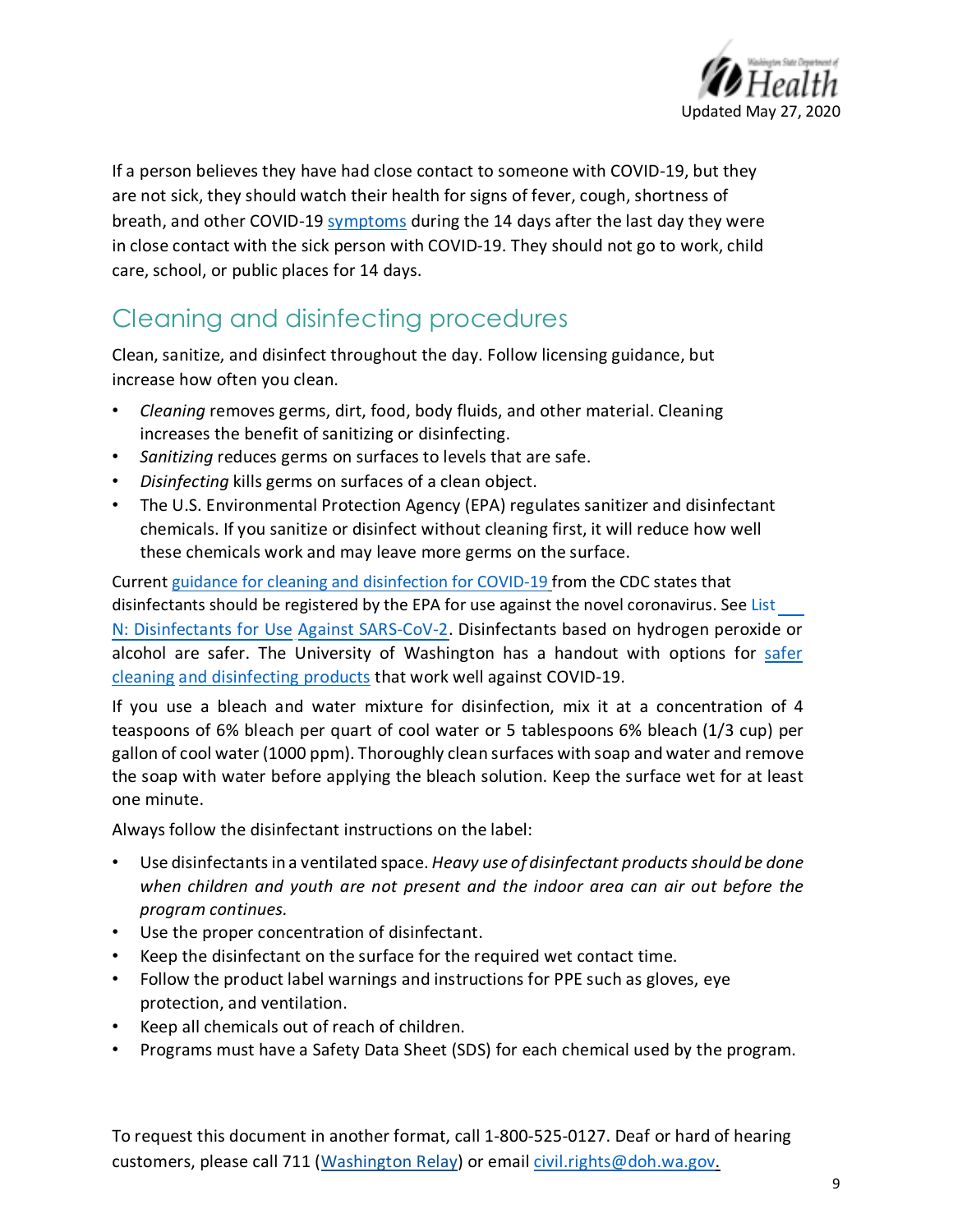

More information about cleaning, disinfecting and choosing safer products is on the DOH COVID-19 website. If your program is in a public school building, coordinate the use of chemical products with the school maintenance staff. Clean and sanitize toys, equipment, and surfaces in the program space. Clean and disinfect high touch surfaces like doorknobs, faucet handles, check-in counters, and restrooms. Use alcohol wipes or 70% isopropyl alcohol to clean keyboards and electronics. Outdoor areas generally require normal routine cleaning and do not require disinfection. Wash hands after you clean.

If groups of children or youth are moving from one area to another in shifts, finish cleaning before the new group enters this area. Clean and disinfect high touch surfaces each night after children and youth leave.

#### **Carpets**

Vacuum daily when children and youth are not present. HEPA filter equipped vacuums will help remove dust and particles. Use a blanket or towel on carpeted floors under infants or young toddlers. For licensed child care programs, follow child care standards for how often you should shampoo the carpet (WAC 100-300-0241(11) cleaning schedules)

#### **Ventilation**

There is no special cleaning or disinfection for heating, ventilation, and air conditioning (HVAC) systems. Ventilation is important to have good indoor air quality. Offer more outside time, open windows often, and adjust the HVAC system to allow the maximum amount of outside air to enter the program space. Use of fans for cooling is okay. They should blow away from people.

#### **Hands-On Materials and Equipment**

Limit shared materials to those you can easily clean, sanitize and disinfect. Clean and sanitize hands-on materials and equipment often and after each use. Individual labeled containers or bins can be used for each child or youth. Examples include sensory bins, art supplies, etc. Use separate bins of toys for each infant or toddler as they tend to put toys in their mouths.

Some items cannot be cleaned and sanitized. This includes things like playdough and sensory or water tables, stuffed animals, and dress up cloths. These items should be removed from the program unless they are individually assigned and labeled. Rotate toys that are out at any one time, so they can be cleaned and sanitized. Books and other paper-based materials are not high risk for spreading the virus.

### **COVID-19 Resources for Child Care, Youth Development and Summer Day Camps**